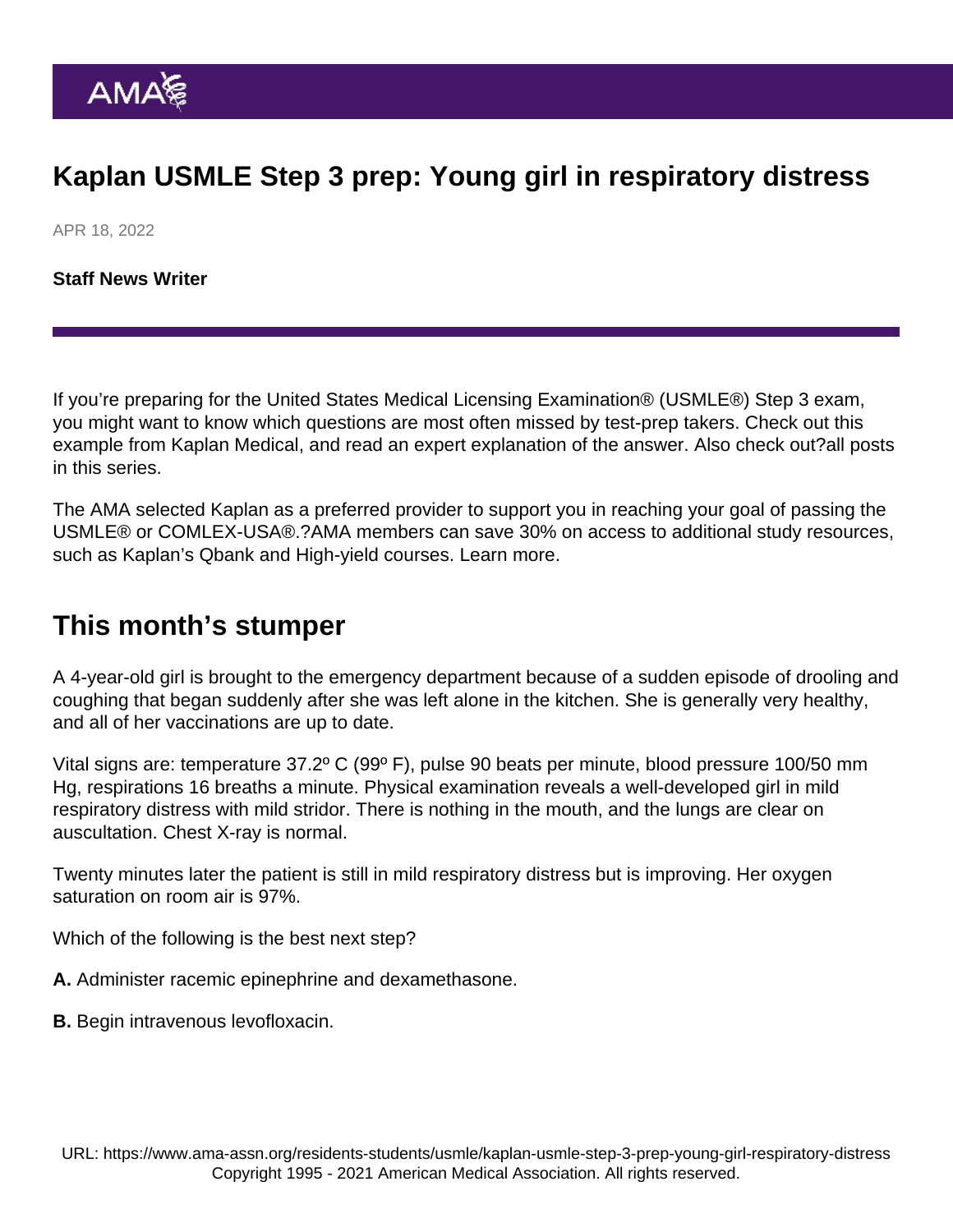- C. Give oxygen via continuous positive airway pressure (CPAP) mask.
- D. Order a lateral X-ray of the neck.
- E. Perform endotracheal intubation.

The correct answer is D.

## Kaplan Medical explains why

When young children have acute onset of drooling and coughing, foreign-body aspiration must be suspected. Alternative diagnoses of croup or epiglottitis should also be considered. A coin can be found in the posterior oropharynx on lateral X-ray of the neck.